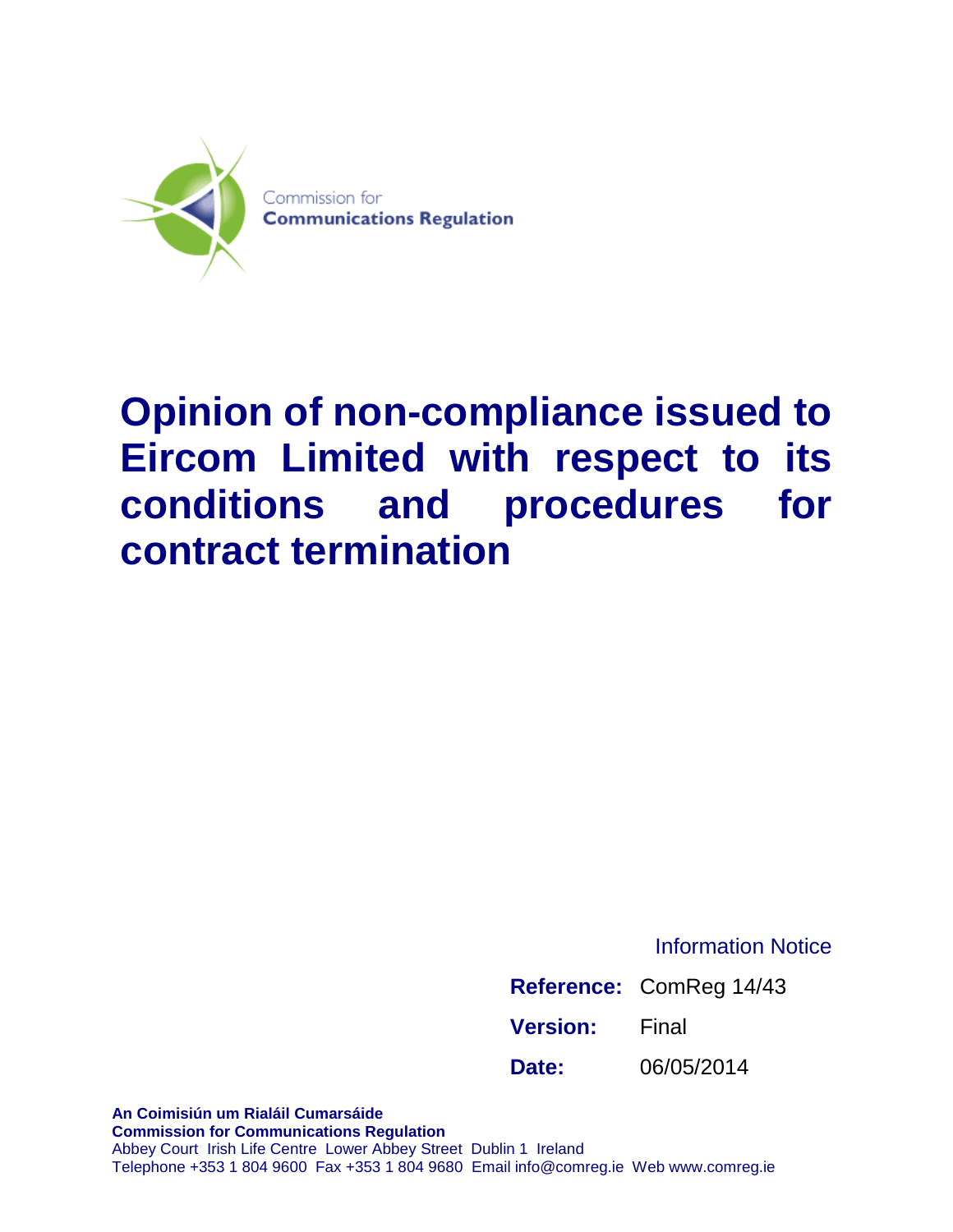1. On 25 April 2012, the Commission for Communications Regulation ("ComReg") notified Eircom Limited in Examination (under the Companies(Amendment) Act 1990) ("Eircom") with a finding that, with respect to contracts outside any minimum contractual period, it had not complied with Regulation 25(6)(b) of the Universal Service Regulations<sup>1</sup> having:

> a. failed to ensure that its conditions and procedures for contract termination do not act as a disincentive to a consumer to changing service provider.

> b. pursuant to clause  $4.1<sup>2</sup>$  of Eircom's contract entitled Terms and Conditions for Telephone Service, since 1 July 2011 (and to date) applied a charge to consumers outside of the minimum contract period, who had switched service provider and had not provided one month's prior notice in writing requesting termination of the telephone service contract.

2. Regulation 25(6)(b) of the Universal Service Regulations provides that:

"*Without prejudice to any minimum contractual period the undertaking shall ensure that conditions and procedures for contract termination do not act as a disincentive to a consumer to changing service provider*."

On 29 November 2013, ComReg notified Eircom that it had amended the original notification of non-compliance in accordance with Regulation 31(4) of the Universal Service Regulations.

- 3. The amended notification of non-compliance notified Eircom of a finding that it has not complied with its obligation set out at Regulation 25(6)(b) of the Universal Service Regulations as it has failed to ensure that its conditions and procedures for contract termination do not act as a disincentive to a consumer to changing service provider.
- 4. The conditions and procedures for contract termination that, individually and cumulatively, act as a disincentive to a consumer changing service provider are as follows:
	- i. The requirement to provide one month's written notification;
	- ii. The required contact with the Eircom "Save" team that is embedded within the contract termination conditions and procedures;

<sup>1</sup> <sup>1</sup> European Communities (Electronic Communications Networks and Services) (Universal

Service and Users' Rights) Regulations 2011 (S.I. No. 337 of 2011)